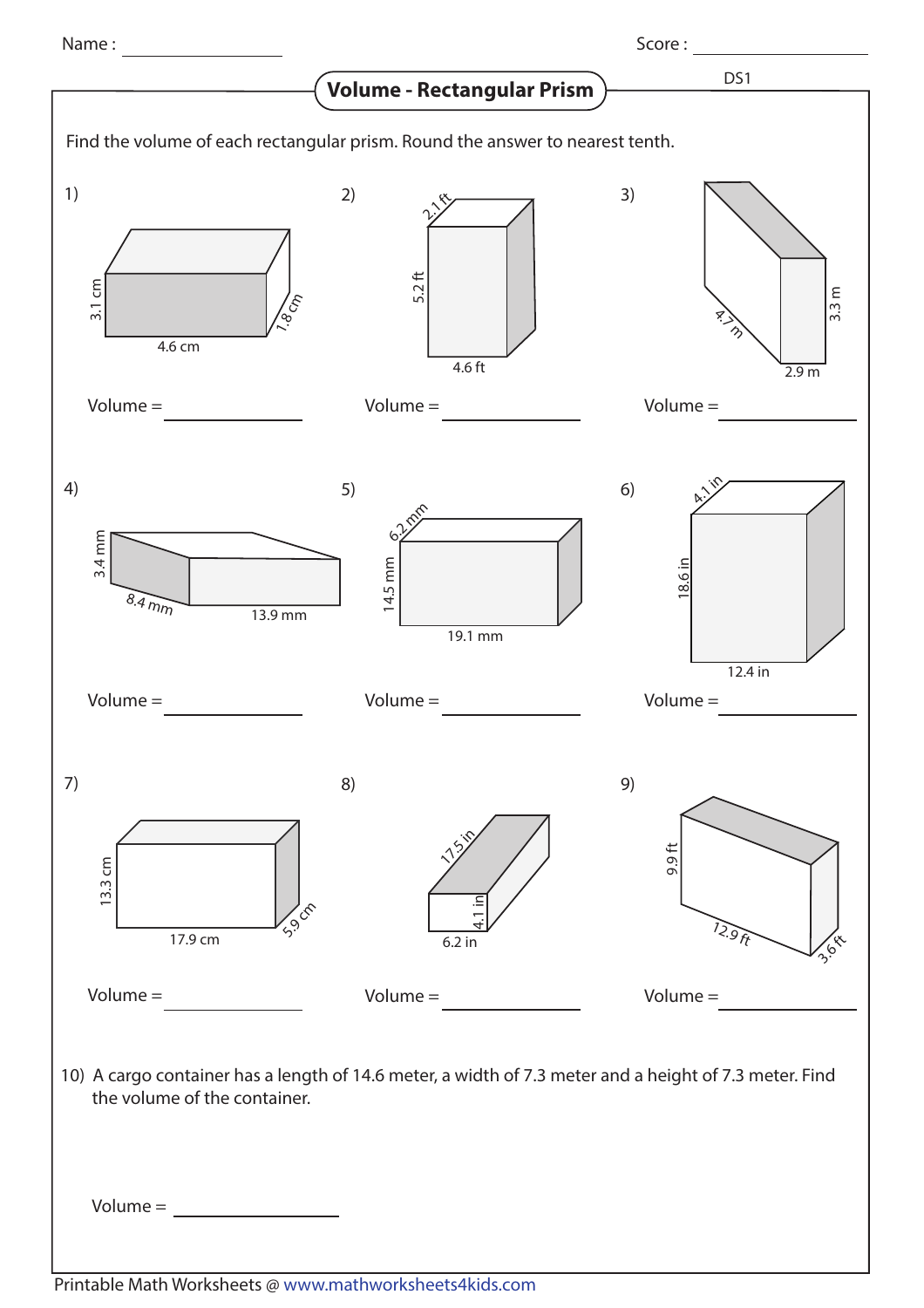Name : Score :

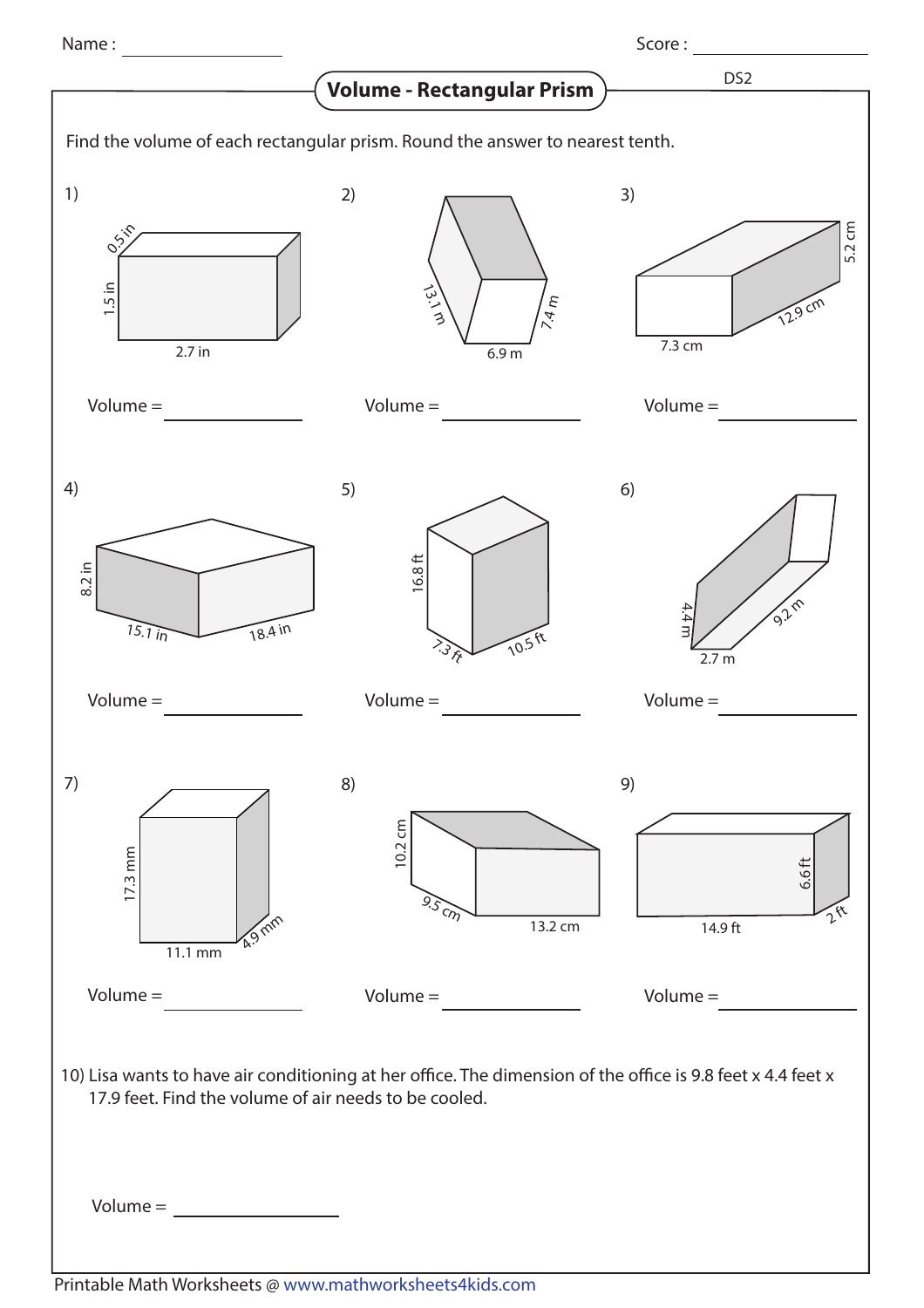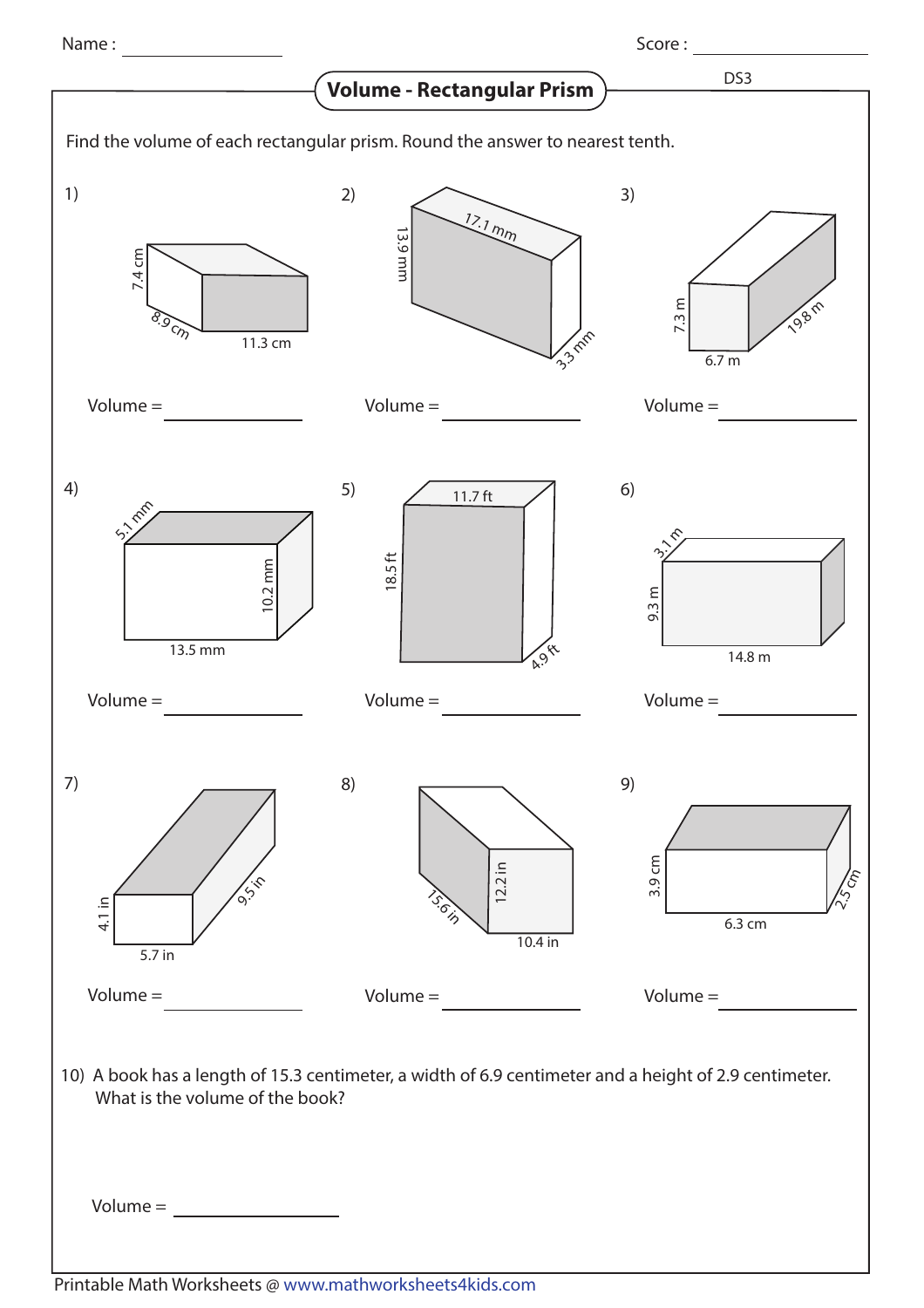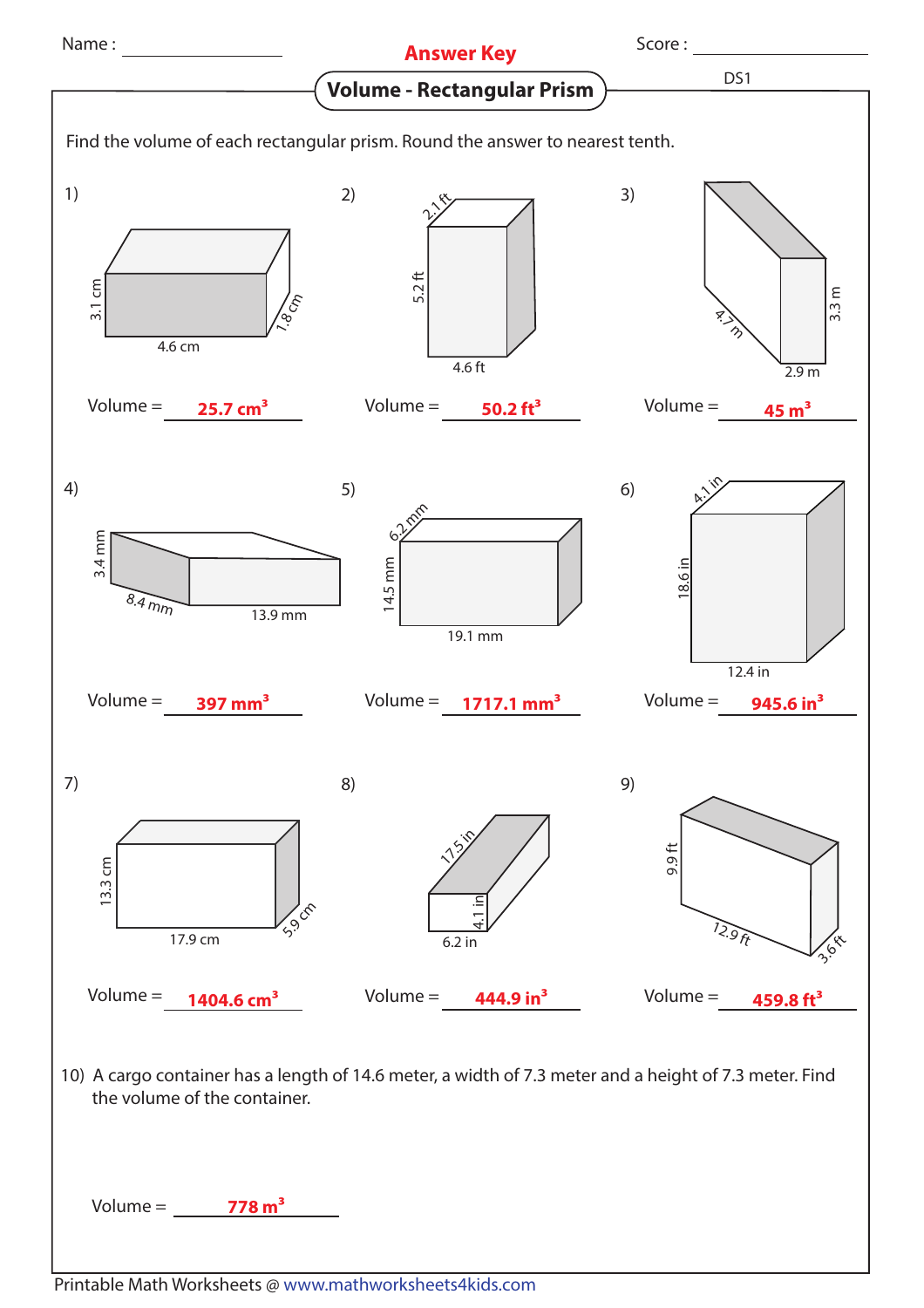